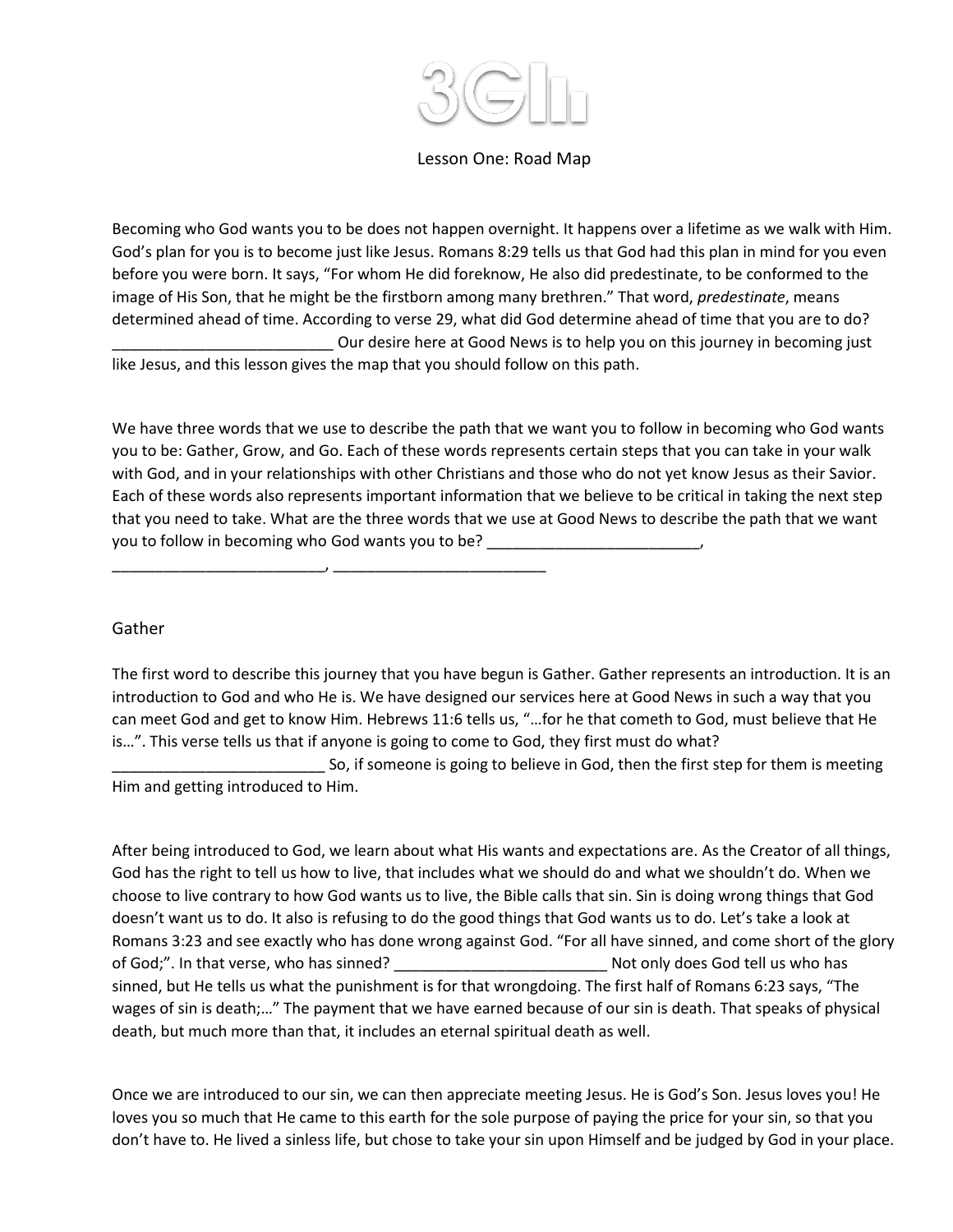He died to make the payment for your sin. But the good news is that Jesus didn't stay dead! He rose again, conquering death. And because He was victorious over death, He offers us the gift of eternal life.

Jesus is a wonderful person to meet! And in meeting Him, we are introduced to what God tells us about salvation. Salvation deals with the payment of our sins. A lot of people try to use many different things to pay for their sins. Some try church attendance, others baptism, some trust in doing good things or keeping a list of rules, but Jesus tells us that there is only one acceptable payment for our wrongdoing. John 14:6 records those words for us, "Jesus saith unto him, I am the way, the truth, and the life: no man cometh unto the Father, but by me." What did Jesus say was the only acceptable payment? \_\_\_\_\_\_\_\_\_\_\_\_\_\_\_\_\_\_\_\_\_\_\_\_\_\_\_\_Have you trusted in Jesus to save you from your sins? \_\_\_\_\_\_\_\_\_\_\_\_\_\_\_\_\_\_\_\_\_\_\_\_ If not, why not? \_\_\_\_\_\_\_\_\_\_\_\_\_\_\_\_\_\_\_\_\_\_\_\_\_

The next member of the Godhead that we meet is the Holy Spirit. He is the One that reveals our sin to us, and helps us to see that Jesus is the way to eternal life. Upon putting our faith in Jesus, the Holy Spirit comes to live in us. Immediately He begins to transform us into the person that God wants us to be. He also gives us the strength to overcome sin and live the victorious Christian life.

What five things are we introduced to in the Gather? \_\_\_\_\_\_\_\_\_\_\_\_\_\_\_\_\_\_\_\_\_\_\_\_\_\_\_ \_\_\_\_\_\_\_\_\_\_\_\_\_\_\_\_\_\_\_\_\_\_\_\_\_, \_\_\_\_\_\_\_\_\_\_\_\_\_\_\_\_\_\_\_\_\_\_\_\_\_, \_\_\_\_\_\_\_\_\_\_\_\_\_\_\_\_\_\_\_\_\_\_\_\_\_,

Grow

\_\_\_\_\_\_\_\_\_\_\_\_\_\_\_\_\_\_\_\_\_\_\_\_\_

Meeting God and coming to faith in Jesus for salvation is only the beginning of our journey as a Christian. God does not want us to remain the way that we are, but He wants us to grow in our relationship with Him, with other Christians, and with those who have not trusted Jesus as their Savior. Remember what Jesus said in John 14:6, "I am the way". It is journey that we have started. And the first step in that journey is baptism. In baptism we publicly identify Jesus to be our Savior.

Another important aspect in our growth as a follower of Jesus is the Bible. The Bible reveals who God is and what He how He expects us as Christians to live. It is our lifelong pursuit to study it and put it into practice in our lives. As we live out God's Word in our day to day lives, we become more like Jesus.

The Bible is how God speaks to us, and prayer is how we speak to Him. Just as no earthly relationship can flourish if there is only one-sided communication, our relationship with God will not be what it should be unless we are talking to God and He is talking to us.

Another thing that God has instructed us to do to encourage spiritual growth is fasting. Fasting is withholding food, and other things for a time to more seriously seek God and show our dependence upon Him. There are a number of reasons why fasting is an important part of the Christian life, and we will cover them in more detail further in our study.

The last topic that we will cover concerning our journey in spiritual growth is the church. The church is not a building, but a people. It is made up of all of those who have put their faith in Jesus for salvation. We are to love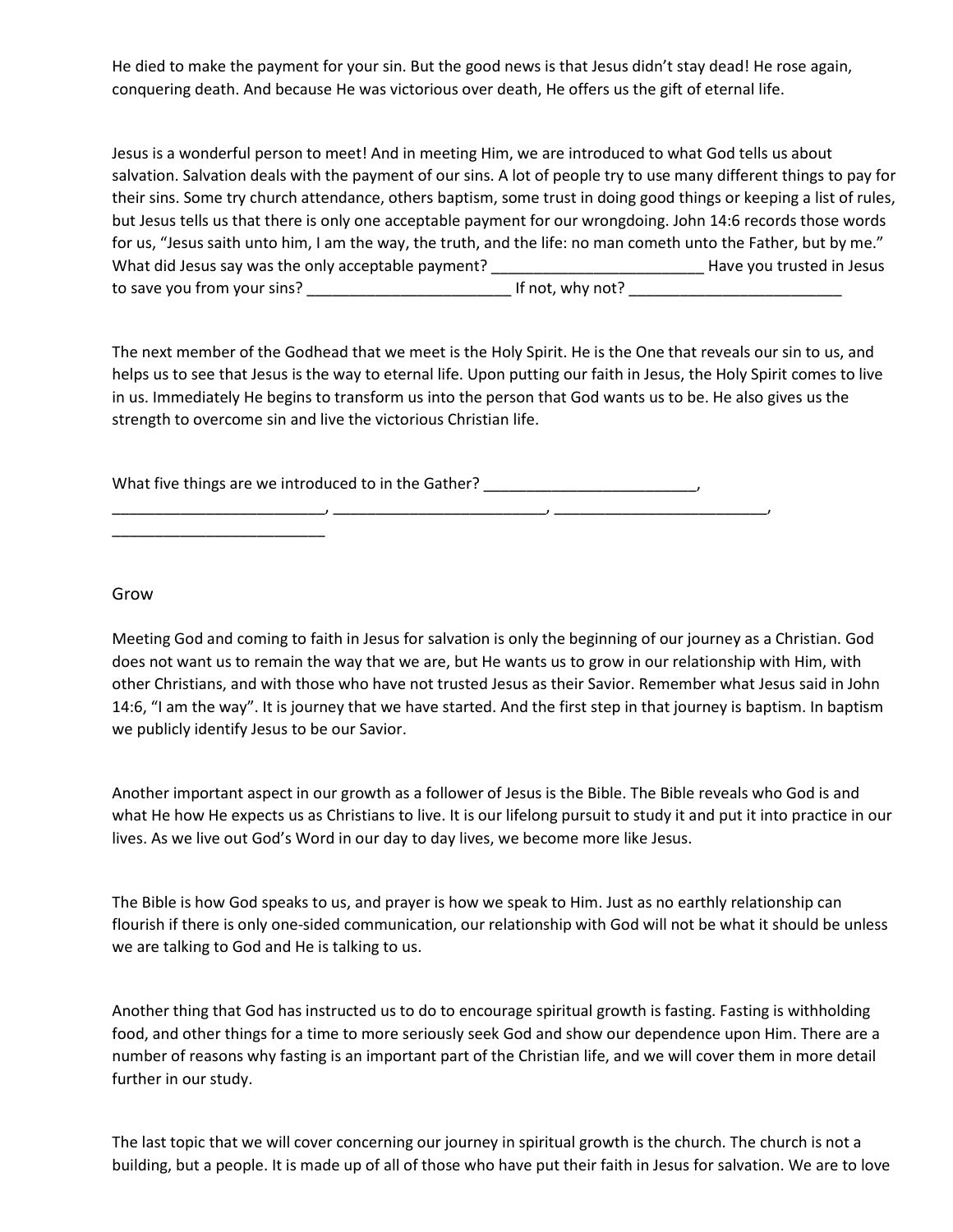and support one another. The Christian life is not intended to be walked alone! We are to walk, live, and grow together. That is why church attendance and LIFE Group involvement is so important, because your spiritual growth, and the spiritual growth of those around you depends upon it. When we neglect the church, we neglect the people that Jesus gave His life for.

What five things help us to Grow? \_\_\_\_\_\_\_\_\_\_\_\_\_\_\_\_\_\_\_\_\_\_\_\_\_, \_\_\_\_\_\_\_\_\_\_\_\_\_\_\_\_\_\_\_\_\_\_\_\_\_, \_\_\_\_\_\_\_\_\_\_\_\_\_\_\_\_\_\_\_\_\_\_\_\_\_, \_\_\_\_\_\_\_\_\_\_\_\_\_\_\_\_\_\_\_\_\_\_\_\_\_, \_\_\_\_\_\_\_\_\_\_\_\_\_\_\_\_\_\_\_\_\_\_\_\_\_

Go

Our personal growth is not the end goal. We Grow so that we can be equipped to Go. The first way that we are to Go is by telling others about the way of salvation through Jesus. As a Christian, we have been commanded by Him to go and proclaim the good news to the people that we come in contact with. Mark 16:15 says, "Go ye into all the world and preach the gospel to every creature." Here at Good News, we encourage you to start with one. Pick one person that you want to see come to faith in Jesus for salvation, and begin by telling them about Him and what He has done for you.

When we came to faith in Jesus, the Holy Spirit gave us talents and abilities to use in service to Him. We call these spiritual gifts. Every Christian has them. And by understanding what gifts you have been given, you can better understand what God wants you to do in service to Him and His church. Later in our study we will identify exactly what spiritual gifts you have been given and how you can use them to serve Him.

Once we know our spiritual gifts, we are to use them in service to Him. We are to serve God, serve the church, and serve those who have not yet trusted Jesus as their Savior, so that they will come to faith in Him. Serving is not an optional thing. It is commanded and expected of all Christian.

Another way that we Go is by giving. God is a giving God. Jesus is a giving Savior. He has blessed us, and He expects us to give back to Him. We give to show our appreciation for what He has done for us. We give to show our dependence upon Him. We give so that the church can reach our community with the gospel of Jesus. We also give so that we can support other Christians who are taking the gospel of Jesus all around the world. By giving so that they can go, we partner with them in the work that God is doing through them.

The last way that we Go is through discipleship. As we have mentioned, the Christian life is a lifelong journey that we are on. And it is not a journey that we are to take alone. Every single one of us is supposed to be leading someone else along in this journey. As a Christian, you are to lead someone else through the Gather, Grow, Go. Who do you need to be introducing to God? \_\_\_\_\_\_\_\_\_\_\_\_\_\_\_\_\_\_\_\_\_\_\_\_\_\_\_\_Who do you need to help grow in their faith? who do you need to encourage to Go?

What five ways are we to Go? \_\_\_\_\_\_\_\_\_\_\_\_\_\_\_\_\_\_\_\_\_\_\_\_\_, \_\_\_\_\_\_\_\_\_\_\_\_\_\_\_\_\_\_\_\_\_\_\_\_\_,

\_\_\_\_\_\_\_\_\_\_\_\_\_\_\_\_\_\_\_\_\_\_\_\_\_, \_\_\_\_\_\_\_\_\_\_\_\_\_\_\_\_\_\_\_\_\_\_\_\_\_, \_\_\_\_\_\_\_\_\_\_\_\_\_\_\_\_\_\_\_\_\_\_\_\_\_

\_\_\_\_\_\_\_\_\_\_\_\_\_\_\_\_\_\_\_\_\_\_\_\_\_